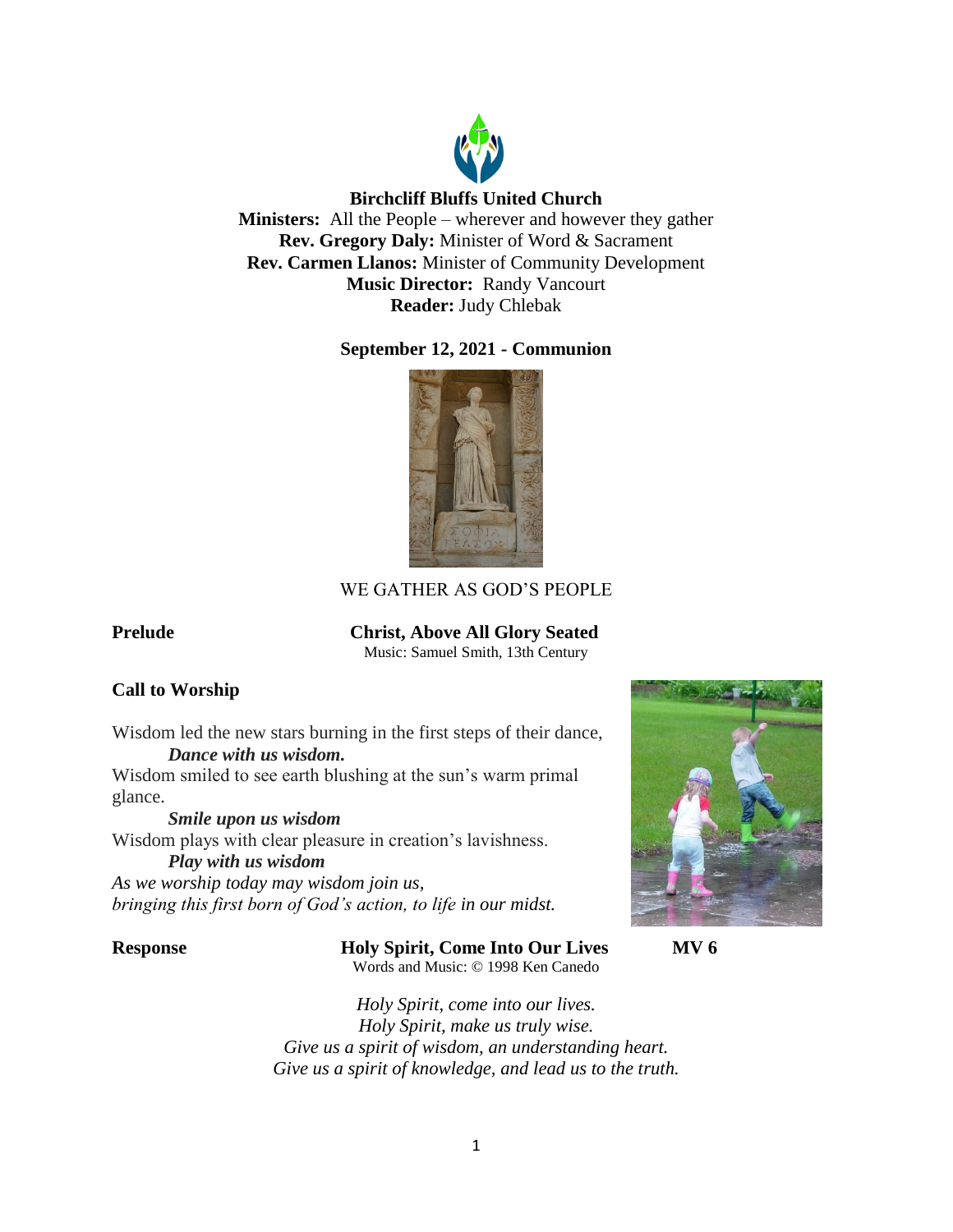*Holy Spirit, come into our lives. Holy Spirit, make us truly wise. Give us a spirit of courage, and judgment that is wise. Give us a spirit of reverence, of wonder and of awe. Holy Spirit, come into our lives. Holy Spirit, make us truly wise.*

# **Life & Work of the Church**



*Welcome to online worship*

# **Land Acknowledgement**



As we prepare for worship, we take a moment to acknowledge the sacred land beside the water on which Birchcliff Bluffs United Church stands. It has been a site of human activity for many thousands of years. This land is the territory

of the Huron-Wendat and Petun First Nations, the Seneca, and most recently, the Mississauga's of the Credit and Scugog, part of the Williams Treaty. Today, the meeting place around Toronto is still the

home to many Indigenous people from across Turtle Island. We are grateful for the opportunity to live and work on this territory. We seek to be mindful of broken covenants and the need to strive to make right with all our relations.



# **Candle Lighting**

### **Opening Hymn Come and Seek The Ways of Wisdom MV 10**

Words: Ruth Duck / Music: Donna Kasbohm Words © 1996 and Music © 1997 The Pilgrim Press

*Come and seek the ways of Wisdom, she who danced when earth was new. Follow closely what she teaches, for her words are right and true. Wisdom clears the path to justice, Showing us what love must do.*

*Listen to the voice of Wisdom, crying in the market-place. Hear the Word made flesh among us, full of glory, truth, and grace. When the word takes root and ripens, peace and righteousness embrace.*

*Sister Wisdom, come, assist us; nurture all who seek rebirth.*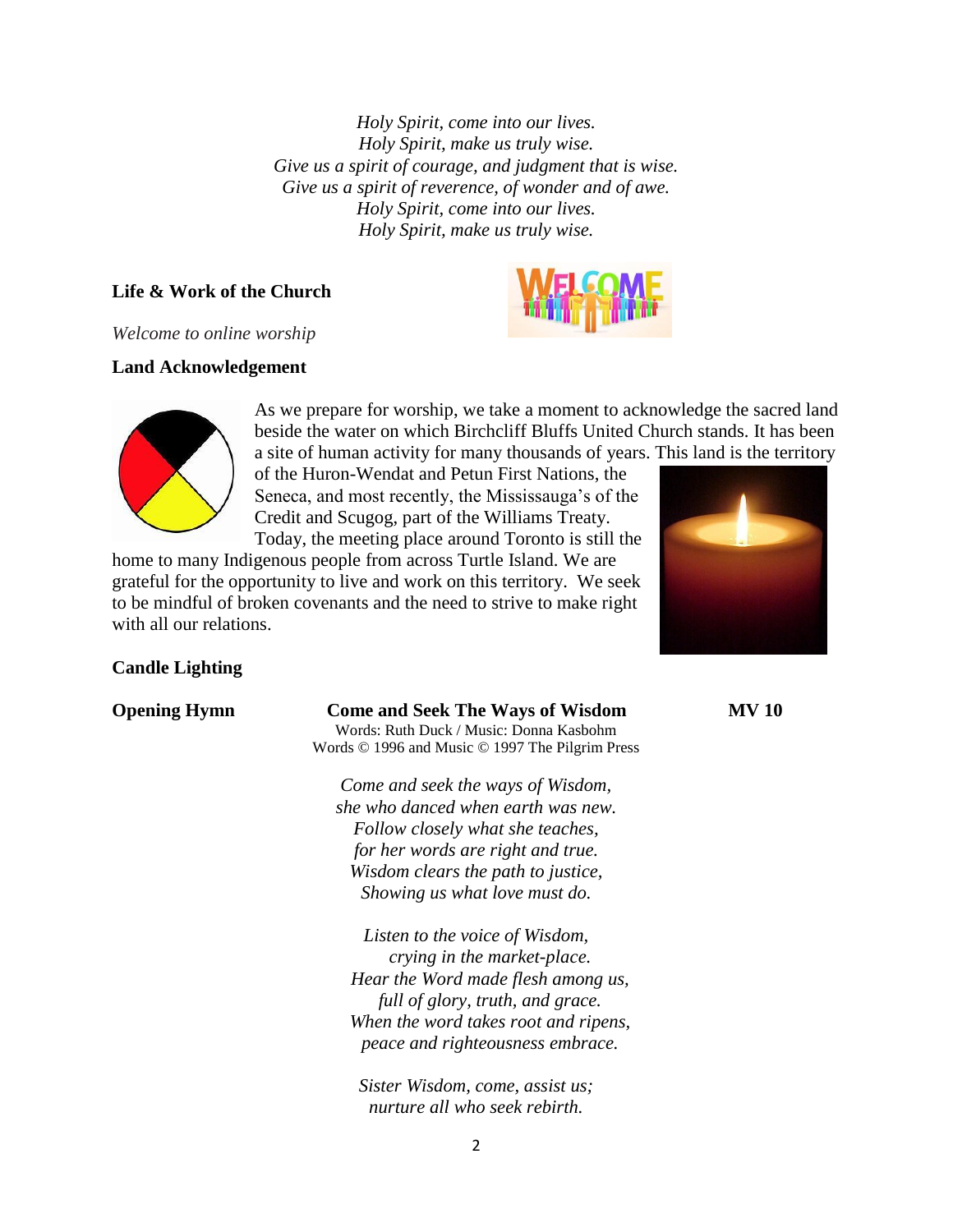*Spirit guide and close companion, bring to light our sacred worth. Free us to become your people, holy friends of God and earth.*

### **Prayer for Grace**

*Blessed are you, gracious God, Creator of light, Giver of all life, Source of love. You breathe life into us and set us among all your creatures, in a covenant of love and service.* 



*Even when we turn away from you, you do not forsake us. You send your prophets and faithful followers to bear witness to the goodness of your creation, to proclaim your justice, to remind us of your promise of peace, and to call us back to you. Amen*

# WE LISTEN FOR GOD'S WORD

## **And Now For Something Completely Different**



**Hymn Now There Is No Male or Female VU 627** Words: © 1985 Lynette P. Miller Music: Trier Gesangbuch, 1695

> *Now there is no male or female, now there is no free or slave, now there is no Jew or Gentile in the earth Christ died to save. Christ has set us free for freedom: we no more sing slavery's creed; old submissions cannot claim us, Christ has set us free indeed.*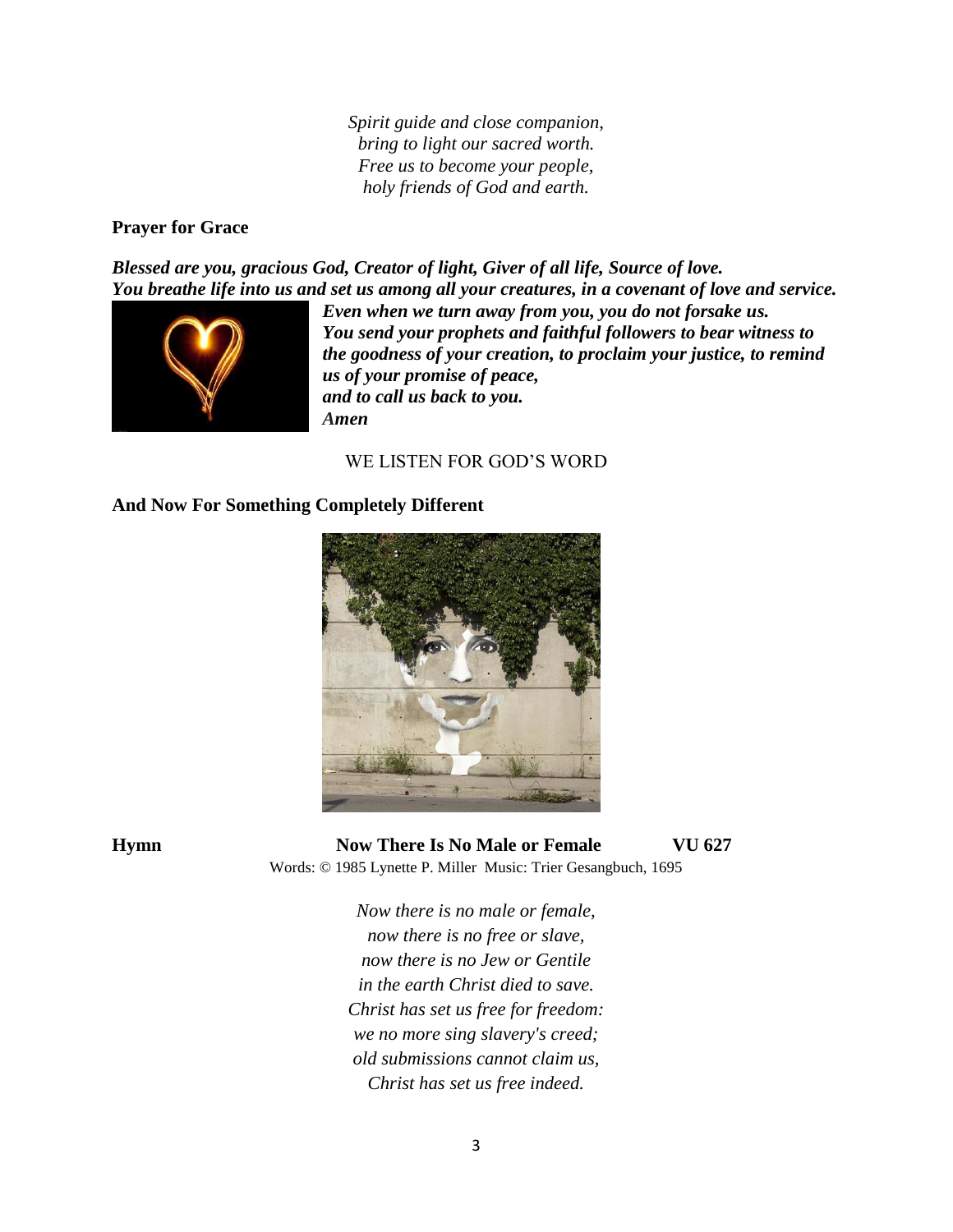*Crucified with Christ the Saviour, baptised in his holy death, and as Christ was raised to glory we have new life on this earth. Power of water and God's naming, turning us from dark to light, joins us to those who, before us, ran the race and fought the fight.*

*Death has no dominion o'er him, so for us death holds no power; life's own waters now have marked us born to God this very hour. From this moment and forever dead to sin, alive in Christ, born of water and the Spirit, now in Christ we find our life.*

#### **Prayer of Illumination**

*Help us O God, to come to you with open lives to receive your words. May we give them new life as we listen to what you have to say. Open our hearts as we embark on this journey with each other and with you. Amen*

**Proverbs 1:20-33** New Revised Standard Version

<sup>20</sup>Wisdom cries out in the street; in the squares she raises her voice. <sup>21</sup>At the busiest corner she cries out; at the entrance of the city gates she speaks: <sup>22</sup> "How long, O simple ones, will you love being simple? How long will scoffers delight in their scoffing and fools hate knowledge? <sup>23</sup>Give heed to my reproof; I will pour out my thoughts to you; I will make my words known to you. <sup>24</sup>Because I have called and you refused, have stretched out my hand and no one heeded, <sup>25</sup> and because you have ignored all my counsel and would have none of my reproof, <sup>26</sup>I also will laugh at your calamity; I will mock when panic strikes you, <sup>27</sup>when panic strikes you like a storm, and your calamity comes like a whirlwind, when distress and anguish come upon you. <sup>28</sup>Then they will call upon me, but I will not answer;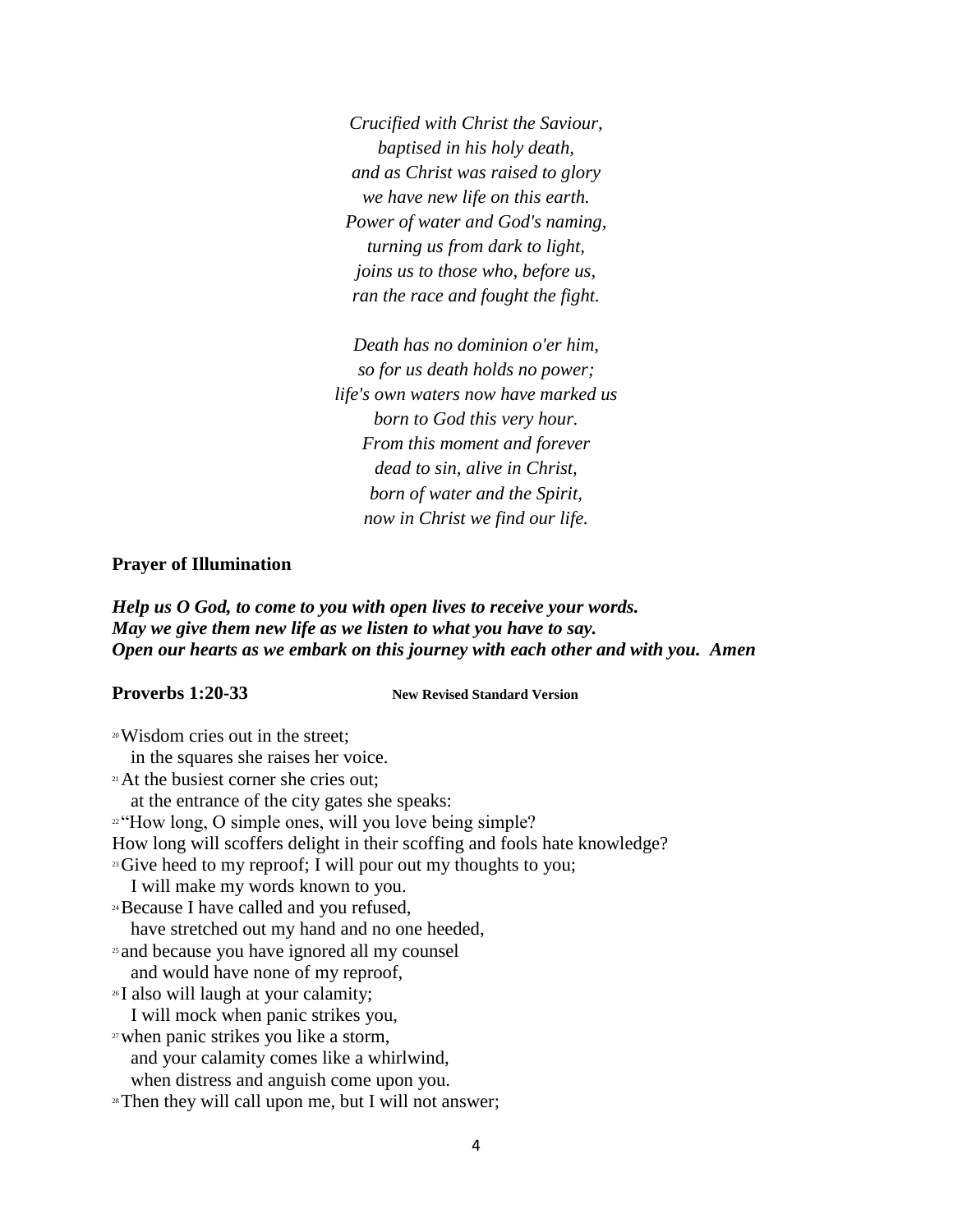they will seek me diligently, but will not find me. <sup>29</sup>Because they hated knowledge and did not choose the fear of God, <sup>30</sup>would have none of my counsel, and despised all my reproof, <sup>31</sup> therefore they shall eat the fruit of their way and be sated with their own devices. <sup>32</sup>For waywardness kills the simple, and the complacency of fools destroys them; <sup>33</sup> but those who listen to me will be secure and will live at ease, without dread of disaster.

## **Mark 8:27-38 New Revised Standard Version**

<sup>27</sup> Jesus went on with his disciples to the villages of Caesarea Philippi; and on the way he asked his disciples, "Who do people say that I am?" <sup>28</sup>And they answered him, "John the Baptist; and others, Elijah; and still others, one of the prophets." <sup>29</sup>He asked them, "But who do you say that I am?" Peter answered him, "You are the Messiah." <sup>30</sup>And he sternly ordered them not to tell anyone about him.

<sup>31</sup>Then he began to teach them that the Son of Man must undergo great suffering, and be rejected by the elders, the chief priests, and the scribes, and be killed, and after three days rise again. <sup>32</sup>He said all this quite openly. And Peter took him aside and began to rebuke him. <sup>33</sup>But turning and looking at his disciples, he rebuked Peter and said, "Get behind me, Satan! For you are setting your mind not on divine things but on human things."

<sup>34</sup> He called the crowd with his disciples, and said to them, "If any want to become my followers, let them deny themselves and take up their cross and follow me. <sup>35</sup>For those who want to save their life will lose it, and those who lose their life for my sake, and for the sake of the gospel, will save it.  ${}^{36}$ For what will it profit them to gain the whole world and forfeit their life?  ${}^{37}$ Indeed, what can they give in return for their life? 38Those who are ashamed of me and of my words in this adulterous and sinful generation, of them the Son of Man will also be ashamed when he comes in the glory of his Father with the holy angels."

The word of God for the People of God *Thanks be to God*

**Sermon I** do Declare

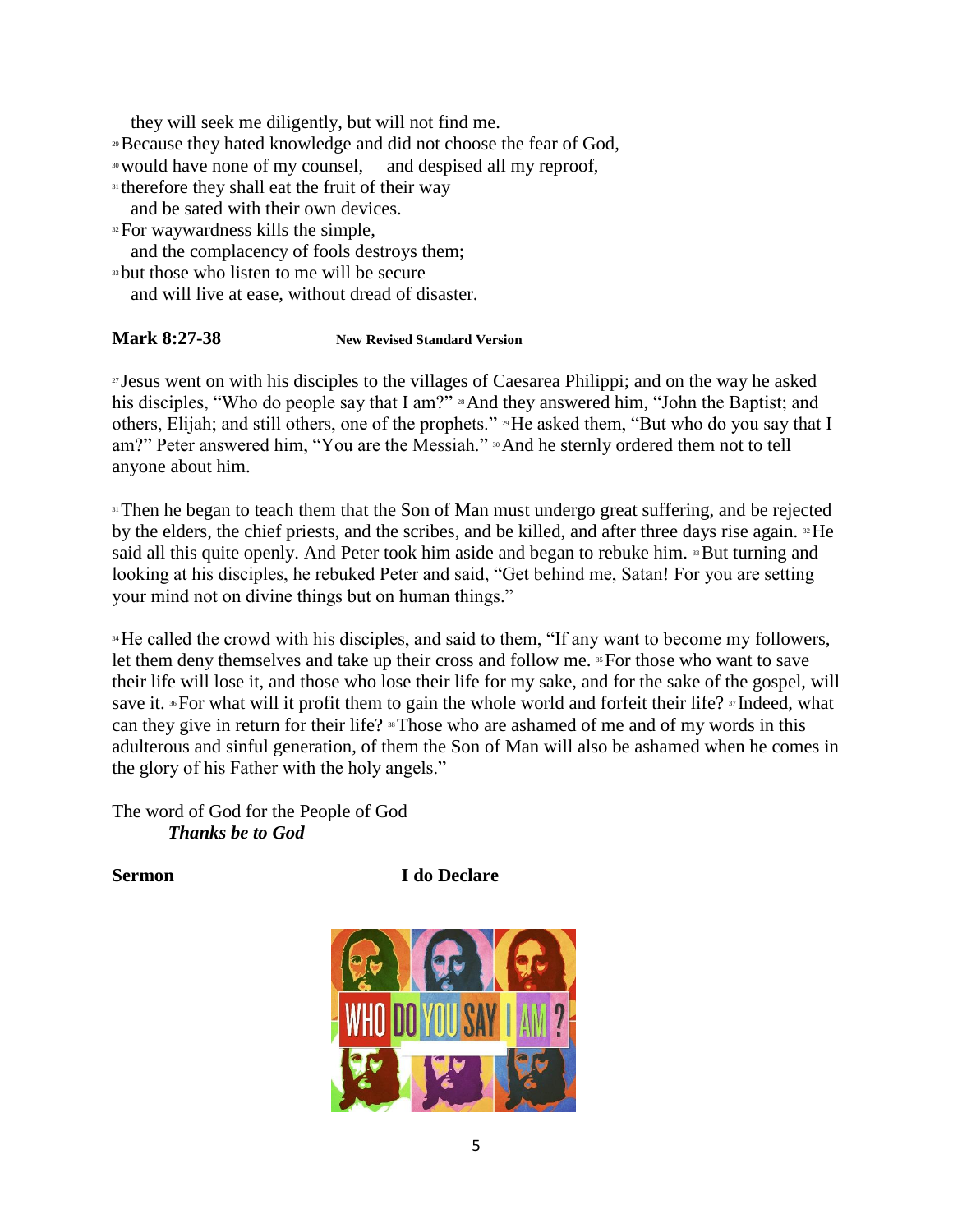*Jesus, come to our hearts like falling rain; come to refresh, come to renew, wash all our sins away.*

*Spirit, come to our hearts like rushing wind; come with your fire, come with your life, blow all our doubts away.*

*Come, God, come to our hearts like shining sun; come to reveal, lighten your Word, drive all our gloom away.*

*Praises be to our God, the three in one; praise for the sun, praise for the wind, praise for the falling rain.*

# WE RESPOND TO GOD'S WORD

### **Offering our Gifts to God**



#### **Communion**

#### **The Great Thanksgiving**

God be with you *And also with you!* Lift up your hearts *We lift them up to God,* God is with us, in community – Trinity, Three in One. *We are not alone, thanks be to God.*

…we raise our voices in song.



**Sanctus and Benedictus MV 203** Words: © 2005 William S. Kervin and Paul Stott Music: traditional melody, England and Ireland

*O holy, holy, holy God, O God of time and space. All earth and sea and sky above bear witness to your grace! Hosanna in the highest heav'n, creation sings your praise. And blessed is the One who comes and bears your name always!*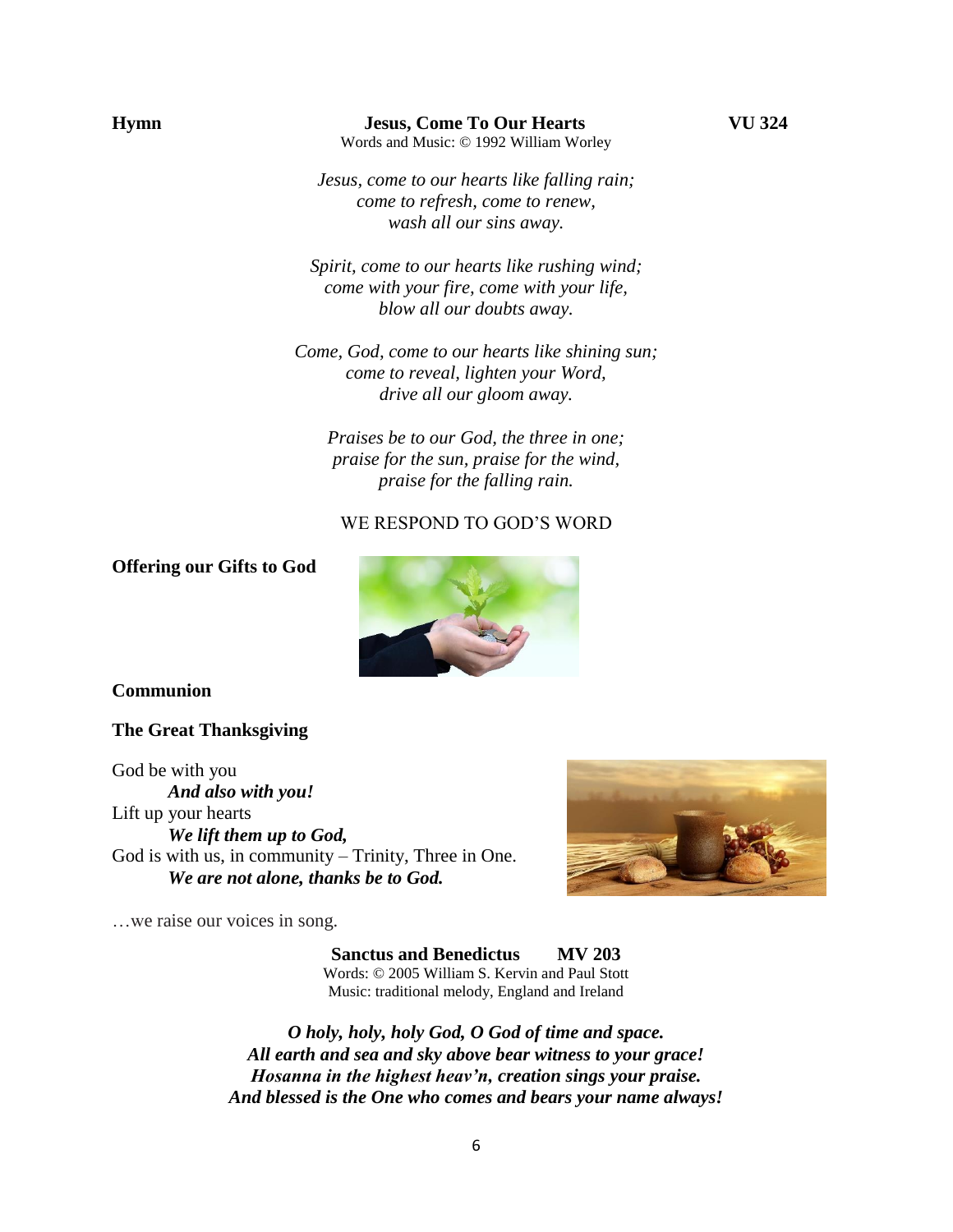In the fullness of time, the Word became flesh and dwelt among us… And so, in the Spirit of the risen Christ, we sing together

# **Memorial Acclamation MV 204**

# *Sing Christ has died and Christ is risen, Christ will come again! (x2)*

On the night Jesus was betrayed… …through Christ, with Christ and in Christ, in the unity of the Spirit, we pray

## **Great Amen MV 205**

#### *Amen, amen, O Holy One! Hosanna and Amen! (x2)*

The bread we break is Christ's gift of life. The cup we bless is Christ's sustaining love for us. The gifts of God for the people of God. Come, for all is now ready.

*…Sharing of the meal…*

#### **Prayer after Communion:**



*Our Father, who art in heaven, hallowed be thy name; thy kingdom come; thy will be done; on earth as it is in heaven. Give us this day our daily bread. And forgive us our trespasses, as we forgive those who trespass against us. And lead us not into temptation; but deliver us from evil. For thine is the kingdom, the power, and the glory for ever and ever. Amen.*

#### BLESSING AND SENDING FORTH

|  | <b>Closing Hymn</b> |
|--|---------------------|
|  |                     |

**Closing Example 267 Closing Example 267 VU 267** Words: Michael A. Perry.

Music: German carol, 14th century © 1982, 1989 Hope Publishing Co.

*Like a mighty river flowing, like a flower in beauty growing, far beyond all human knowing is the perfect peace of God.*

*Like the hills serene and even, like the coursing clouds of heaven, like the heart that's been forgiven is the perfect peace of God.*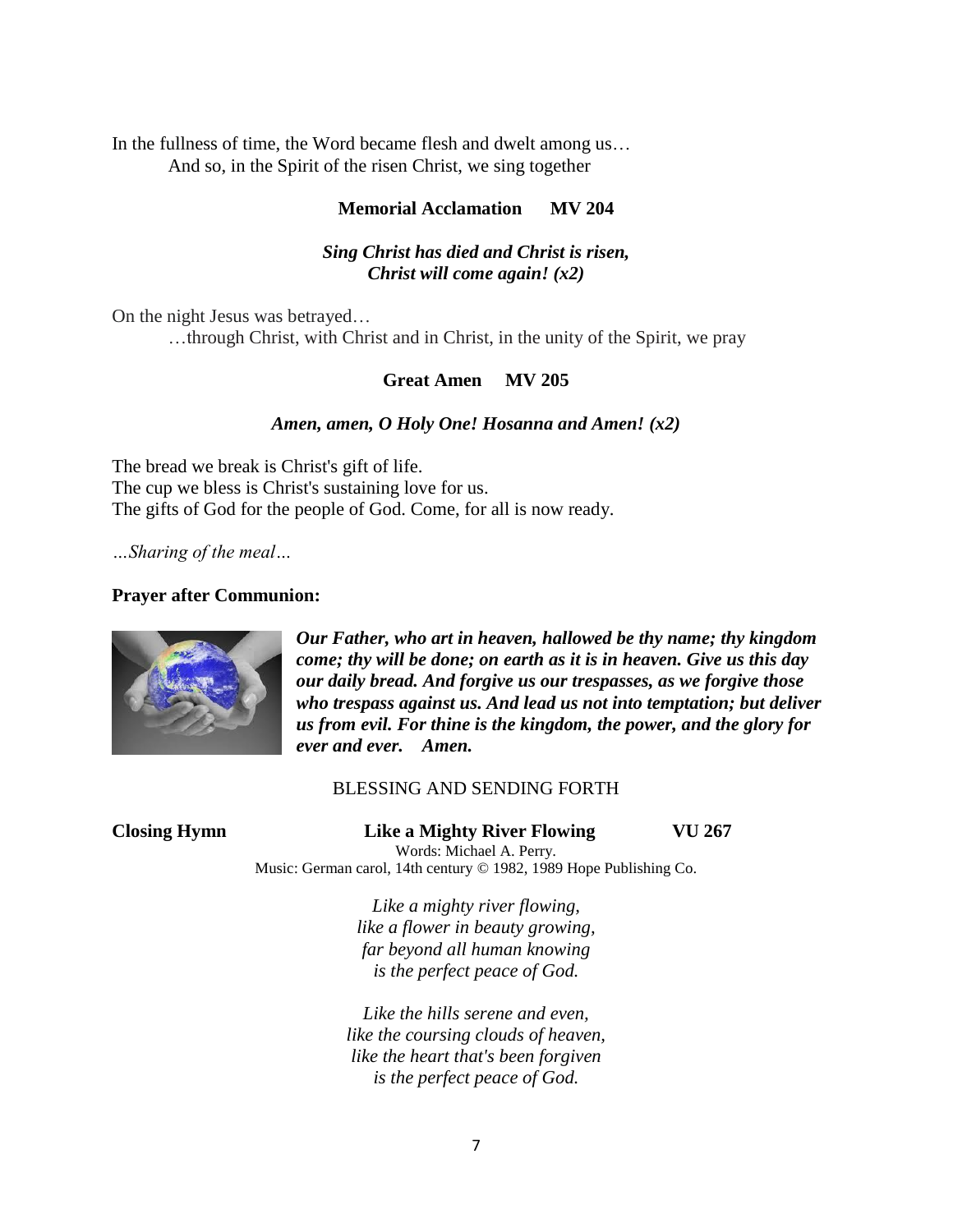*Like the morning sun ascended, like the scents of evening blended, like a friendship never ended is the perfect peace of God.*

*Like the azure ocean swelling, like the jewel all-excelling, far beyond our human telling is the perfect peace of God.*

**Benediction & Commissioning** 



Postlude Praise God X. S. von Wartensee

> Permission to reproduce lyrics and podcast/stream the music in this service obtained from One License.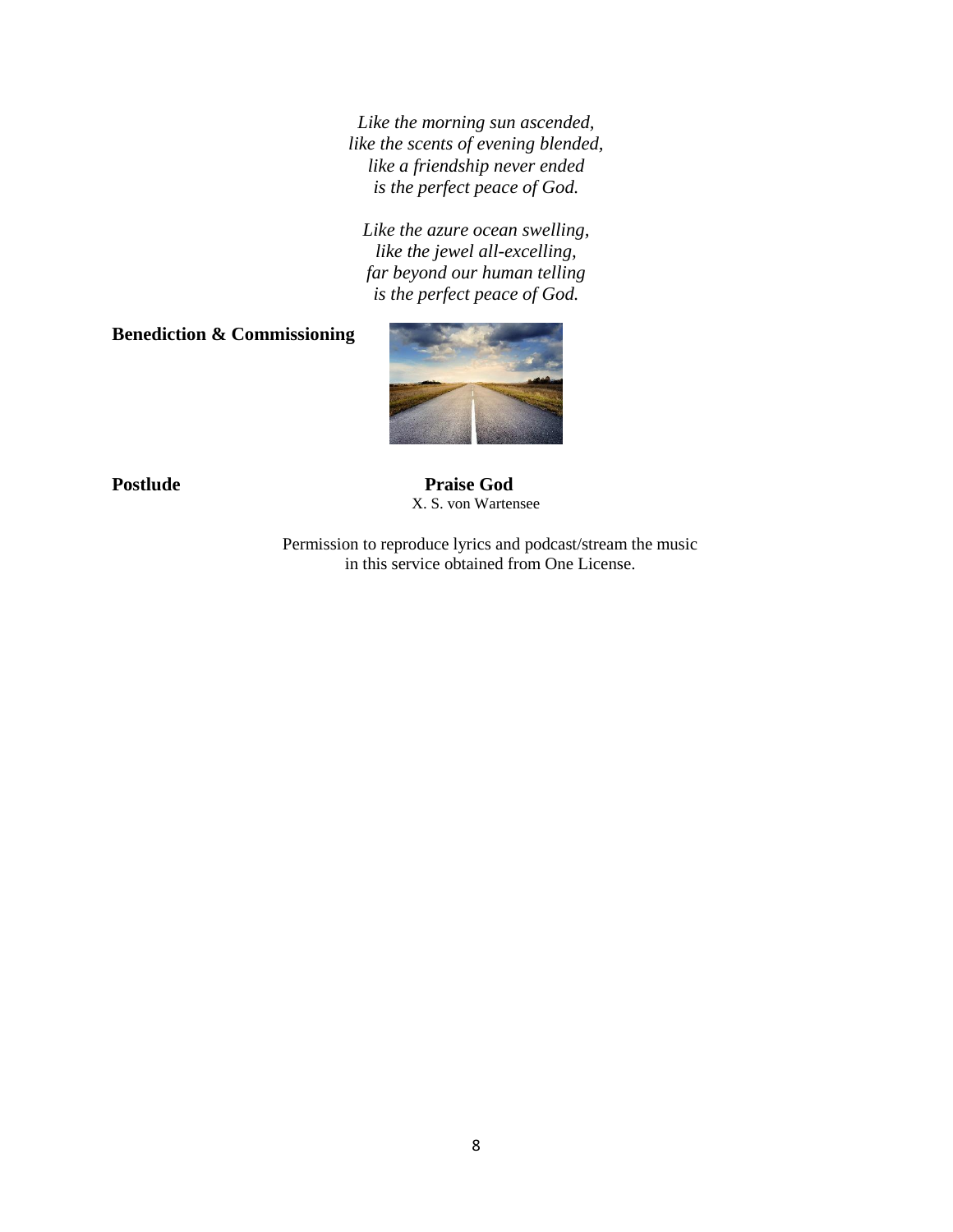# **And Now For Something Completely different**

**Artwork:** Projects – ...:dan bergeron / fauxreel studios:...

**Blog on Women and Wisdom:** [Lady Wisdom and the "Beginning of Wisdom" \(Proverbs 1:20-](https://www.theologyofwork.org/key-topics/women-and-work-in-the-old-testament/lady-wisdom-and-the-beginning-of-wisdom-proverbs-120-32-910) [32; 9:10\) | Article | Theology of Work](https://www.theologyofwork.org/key-topics/women-and-work-in-the-old-testament/lady-wisdom-and-the-beginning-of-wisdom-proverbs-120-32-910)

### **Other Lectionary Readings**

# **Psalm 19 New Revised Standard Version**

<sup>1</sup>The heavens are telling the glory of God; and the firmament proclaims God's handiwork. <sup>2</sup>Day to day pours forth speech, and night to night declares knowledge. <sup>3</sup>There is no speech, nor are there words; their voice is not heard; <sup>4</sup> yet their voice goes out through all the earth, and their words to the end of the world. In the heavens God has set a tent for the sun, <sup>5</sup>which comes out like a bridegroom from his wedding canopy, and like a strong person runs its course with joy. <sup>6</sup> Its rising is from the end of the heavens, and its circuit to the end of them; and nothing is hid from its heat. <sup>7</sup>The law of God is perfect, reviving the soul; the decrees of God are sure, making wise the simple; 8 the precepts of God are right, rejoicing the heart; the commandment of the LORD is clear, enlightening the eyes; 9 the fear of God is pure, enduring forever; the ordinances of God are true and righteous altogether. <sup>10</sup>More to be desired are they than gold, even much fine gold; sweeter also than honey, and drippings of the honeycomb.

<sup>11</sup>Moreover by them is your servant warned; in keeping them there is great reward.